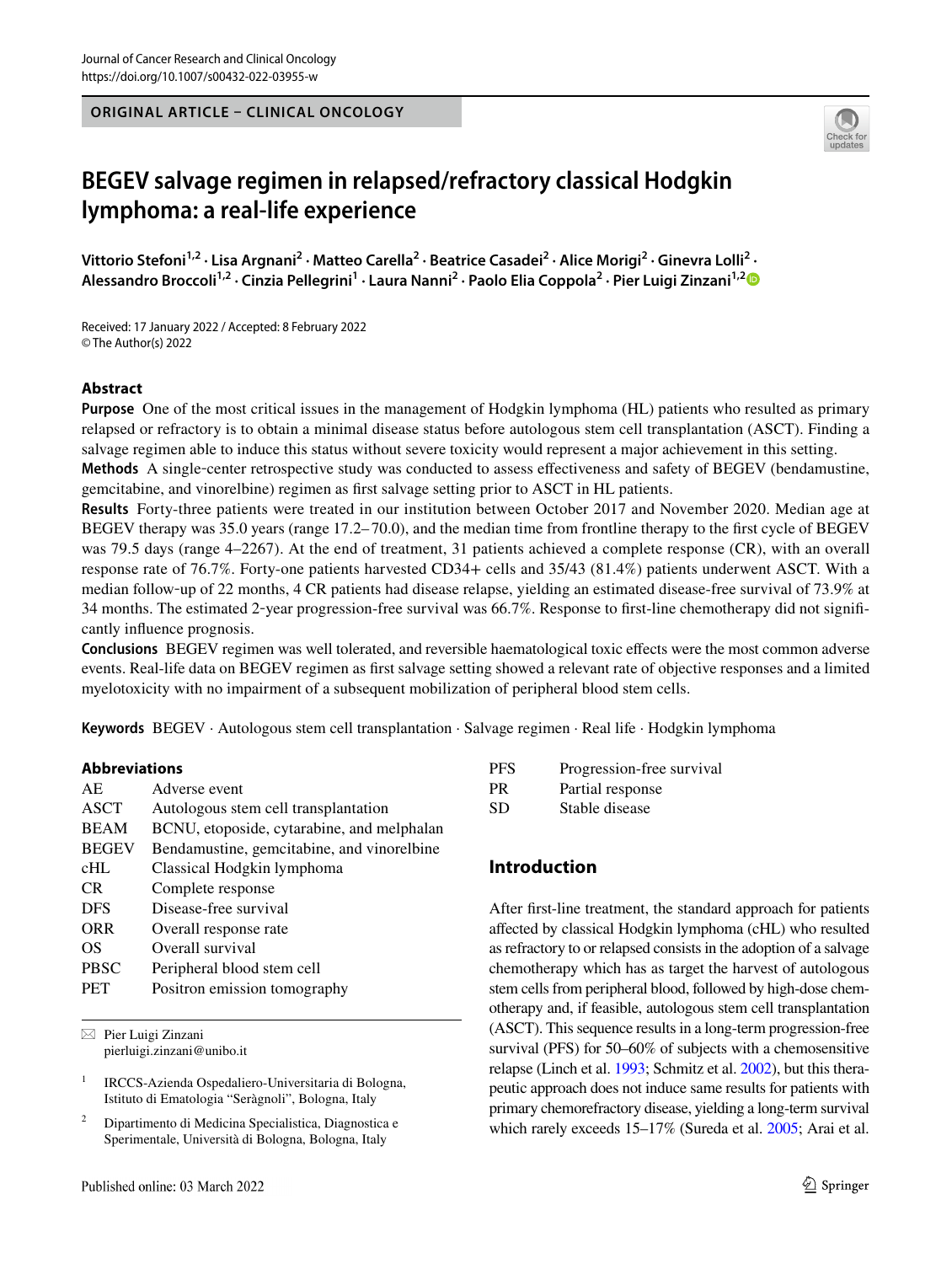[2013](#page-4-3)). Disease recurrence still remains the principal cause of ASCT failure, and a disease progression within 6 months from high-dose conditioning results as a critical negative prognostic factor for patients' outcome (Sureda et al. [2005\)](#page-4-2).

Given these premises, the goal for physicians and researchers is to improve outcomes following high-dose regimens and ASCT, and to provide an actual chance of cure for relapsed/ refractory patients (Broccoli and Zinzani [2019\)](#page-4-4). In particular, one of the most critical issues in the management of HL patients who resulted as primary relapsed or refractory is to obtain a minimal disease status, i.e., achieving a positron emission tomography (PET)-negative status before undergoing ASCT. Finding a salvage regimen able to induce this status without severe toxicity would represent a major conquest in this setting (Moskowitz et al. [2010a](#page-4-5), [b](#page-4-6); Devillier et al. [2012](#page-4-7); Gentzler et al. [2014\)](#page-4-8).

The treatment of choice for cHL patients who resulted as primary refractory or relapsed is platinum‐based and ifosfamide-containing regimens even if the complete remission rate (required for ASCT) is lower than 30–35% (Santoro et al. [2007](#page-4-9)). To note, the scheduling of an adequate supportive treatment is strongly recommended.

In 2016, a multicenter phase 2 trial on the combination of bendamustine, gemcitabine, and vinorelbine (BEGEV regimen) was reported with promising results in 59 patients with relapsed or refractory HL (Santoro et al. [2016](#page-4-10)). The fnal overall response rate (ORR) was 83%. In details, after 4 cycles of treatment, 43 patients (73%) achieved a complete response (CR) and 6 patients (10%) a partial response (PR). Grade 3–4 thrombocytopenia and neutropenia were the most frequent haematological adverse events, occurring in 13.5% of patients each, allowing unfailing regimen administration. To note, peripheral blood stem cell (PBSC) mobilization and harvest were performed in 96% of patients: 88% of these patients underwent ASCT (Santoro et al. [2016\)](#page-4-10). The regimen induced in the total study population a 2-year estimated PFS rate of 62.2% and an overall survival (OS) rate of 77.6%, respectively, with a median follow-up of 29 months (Santoro et al. [2016\)](#page-4-10). Trial results provided a strong rationale for further use of the BEGEV regimen and we adopted it in our institution. The aim of the present report was to analyse and evaluate our clinical experience with BEGEV regimen as salvage regimen prior to ASCT in primary relapsed/refractory cHL patients in a real-life setting.

# **Patients and methods**

A single‐center observational retrospective study was conducted. Consecutive patients with cHL who were refractory to or had relapse after receiving one previous chemotherapy line and subsequently received BEGEV regimen scheduled as salvage regimen prior to ASCT were eligible.

The local Ethical Committee approved this observational study along with our institutional board (CE AVEC di Bologna, ID 428/2021/Oss AOUBo deliberation of 2 July 2021). All patients signed the informed consent and we enrolled them consecutively to avoid selection bias. As for the retrospective design of the study, we received an authorization to analyse data also of patients who resulted as deceased or lost to follow-up at the time of data collection. The study was conducted in respect of the Declaration of Helsinki and its later amendments.

The BEGEV regimen administered was as follows: gemcitabine  $800 \text{ mg/m}^2$  and prednisolone 100 mg per day on days 1 and 4, vinorelbine  $20 \text{ mg/m}^2$  on day 1, and bendamustine 90 mg/m<sup>2</sup> on days 2 and 3. Effectiveness was assessed as ORR (sum of CR and PR rates), PFS, disease-free survival (DFS) and OS. OS for all patients was calculated from start of BEGEV to the last follow-up or death for any cause; PFS for all patients was calculated from start of BEGEV to the frst disease progression or death; DFS was determined in all CR patients as the time between the frst documented response and the frst disease relapse, or death as a result of lymphoma or acute treatment toxicity. Staging and restaging assessments with imaging were performed before, after 2 cycles, after 4 cycles, before and after ASCT; following completion of the treatment, PET and computed tomography scans were performed every 6 months for the frst 2 years and every 12 months for further 3 years. Responses were classifed according to the International Workshop for Response Criteria for non‐Hodgkin lymphomas. Safety and tolerability were assessed by recording type, incidence, and severity of any adverse events (AEs) (assessed with National Cancer Institute Common Terminology Criteria of AEs v4.0). No formal sample size estimation and power calculation were made for this observational retrospective study as we consecutively enrolled all cHL who were refractory to or had relapse after receiving one previous chemotherapy line and subsequently underwent BEGEV regimen with salvage intent. Patients' characteristics and demographics were analysed with descriptive statistics, time-to-event functions were estimated with the Kaplan–Meier method and comparisons were made with the log-rank test. *p* value for signifcativity was set at 0.05. All analyses were conducted with Stata 11 (StataCorp LP, TX).

### **Results**

In total, 43 patients (25 men and 18 women) were treated in our institution between October 2017 and November 2020. Patient characteristics are shown in Table [1.](#page-2-0) Briefy, median age at BEGEV was 35.0 years (range 17.2–70.0 years), and the median time from frontline therapy to frst cycle of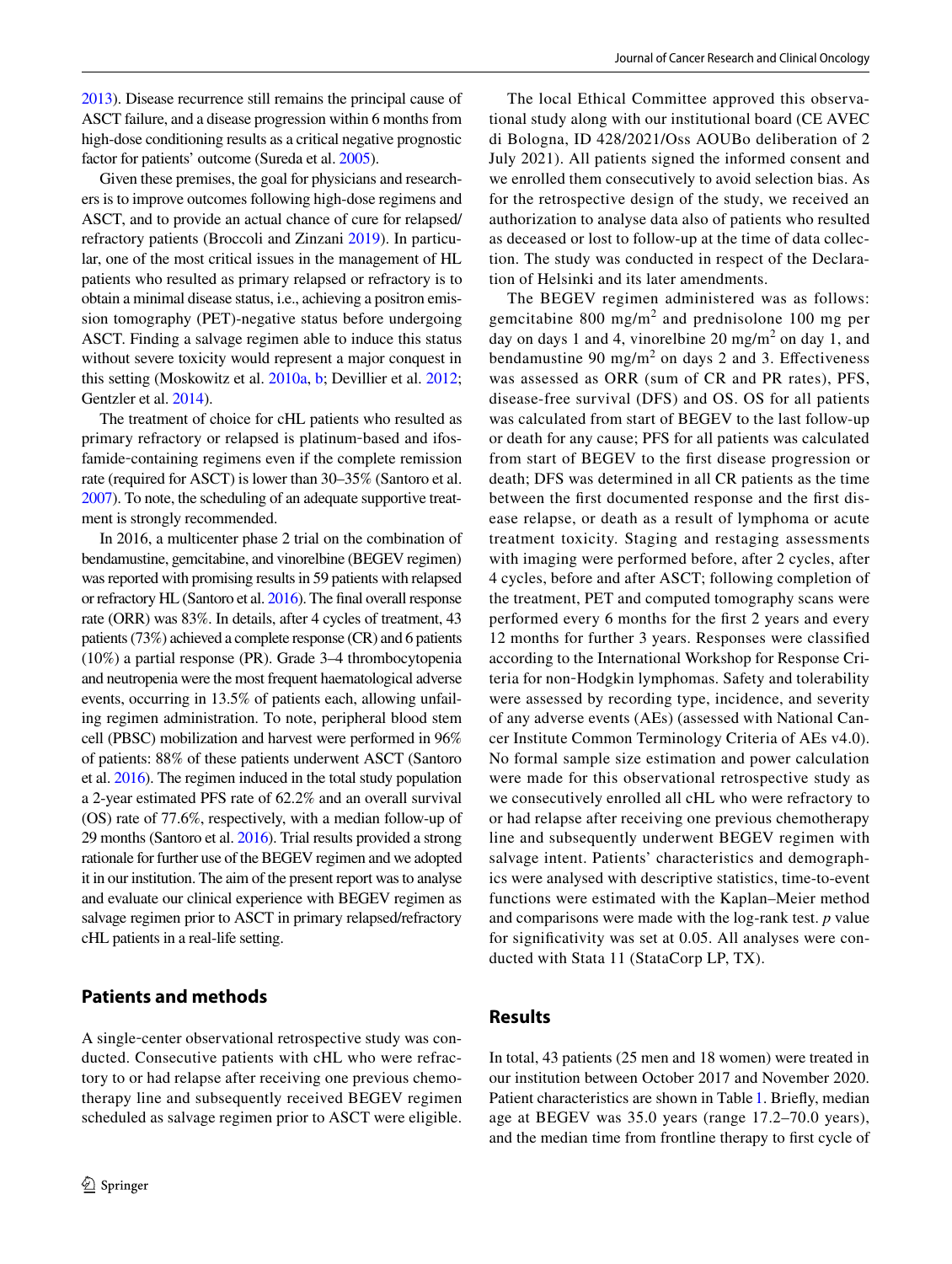BEGEV was 79.5 days (range 4–2267 days). Forty patients (93.0%) had received ABVD (doxorubicin, bleomycin vinblastine, and dacarbazine) as frontline therapy, while one patient had received RCOMP (prednisone, cyclophosphamide, vincristine, doxorubicin, and rituximab), one COPP-ABV (cyclophosphamide, vincristine, procarbazine, prednisone, doxorubicin, bleomycin, and vinblastine), and one VBM (vinblastine, bleomycin, and methotrexate). Twentythree patients were primary refractory. Right before BEGEV, all patients had an ECOG performance status score of 0, and disease stage was II in 28 subjects, III in 6 patients, and IV in 9 ones (with a predominance of pulmonary involvement), respectively.

Patients received 2–4 cycles (median 3 cycles) of the BEGEV regimen administered every 21 days in the outpatient clinic. Patients have been received 2 or 3 cycles instead of 4 in two diferent situations: (1) patients who rapidly progressed and thus stopped the treatment with BEGEV; (2) patients in complete metabolic response at the interim restaging but with signs of PS worsening and thus were rapidly addressed to ASCT. Growth‐stimulating factors were administered at each cycle to prevent neutropenia. In addition, patients received pneumocystis pneumonia prophylaxis and antiemetics (all according to our institutional guidelines). Treatment was interrupted in case of disease progression or unacceptable toxicity. After BEGEV regimen patients received consolidation with ASCT utilizing BEAM regimen (BCNU, etoposide, cytarabine, and melphalan) followed by reinfusion of at least  $2 \times 10^6$  per kilogram of CD34+ cells. Collection of CD34+ cells was performed usually after the second cycle (range 1–3); the median total yield of CD34+ cells per kilogram was  $7.26 \times 10^6$  (range  $1.92 - 25.00 \times 10^6$  cells).

At the end of BEGEV, 31 (72.1%) out of the 43 patients achieved a best response of CR, 2 PR, 2 a stable disease (SD) and the remaining two patients showed progression of disease with an ORR of 76.7%.

All the patients were scheduled ASCT. Forty-one out of the 43 patients harvested CD34+ cells and 35/43 (81.4%) patients underwent ASCT. At the PET evaluation post-ASCT all patients showed a CR including also the two patients who underwent ASCT with a best response of SD (they achieved a CR subsequently to transplant).

With a median follow-up time of 22 months (range 6–26), 4 (after 5, 8, 8, and 17 months, respectively) of 31 (12.9%) CR patients had disease relapse, yielding an estimated DFS of 73.9% at 34 months (median not reached, Fig. 1a). The estimated OS for the whole cohort was 100% at 36 months. The estimated 3-year for the whole cohort PFS was 44.4% (median reached at 27.9 months, Fig. [1b](#page-3-0)).

Patient's status in respect to the frst-line treatment, i.e., refractory versus relapsed, did not affect outcomes  $(p > 0.1)$ . Twelve patients received subsequent therapy, only in case of <span id="page-2-0"></span>**Table 1** Patients' characteristics

|                                        | Total population    |
|----------------------------------------|---------------------|
| Patients, n                            | 43                  |
| Males, $n(\%)$                         | 25(58.1)            |
| Females, $n$ $(\%)$                    | 18 (41.9)           |
| Median age at diagnosis, years (range) | $32.9(13.8 - 69.3)$ |
| Stage at diagnosis, $n$ (%)            |                     |
| П                                      | 16(37.2)            |
| Ш                                      | 8 (18.6)            |
| IV                                     | 9(20.9)             |
| Extranodal site at diagnosis, $n$ (%)  |                     |
| Total                                  | 19 (44.2)           |
| Lung                                   | 7(16.3)             |
| Lung and bone                          | 4(9.3)              |
| Liver and bone                         | 4(9.3)              |
| Bone                                   | 2(4.7)              |
| Bone marrow                            | 2(4.7)              |
| First line, $n(\%)$                    |                     |
| <b>ABVD</b>                            | 40 (93.0)           |
| Other                                  | 3(7.0)              |
| Outcome of first line, $n$ (%)         |                     |
| Refractory                             | 23 (53.5)           |
| Relapsed                               | 20(46.5)            |
| Stage at BEGEV, $n$ (%)                |                     |
| П                                      | 28(65.1)            |
| Ш                                      | 6(13.9)             |
| IV                                     | 9(20.9)             |
| ECOG PS, $n$ $(\%)$                    |                     |
| $\overline{0}$                         | 43 (100)            |
| 1                                      |                     |
| $\overline{c}$                         |                     |
| Median age at BEGEV, years (range)     | 35.0 (17.2-70.0)    |
| Response to BEGEV, $n$ (%)             |                     |
| <b>CR</b>                              | 31(72.1)            |
| PR                                     | 2(4.7)              |
| SD                                     | 2(4.7)              |
| PD                                     | 8 (18.6)            |
|                                        |                     |

*ABVD* doxorubicin, bleomycin vinblastine, and dacarbazine, *BEGEV* bendamustine, gemcitabine, and vinorelbine, *CR* complete response, *ECOG PS* Eastern Cooperative Oncology Group performance status, *SD* stable disease, *RCOMP* doxorubicin, cyclophosphamide, vincristine, and prednisone plus rituximab

progression or relapse. In detail, 11 patients received brentuximab vedotin and one patient underwent bendamustine. No responder patients received consolidation or maintenance therapy.

The BEGEV regimen was well tolerated by most patients, and reversible haematological toxic effects were the most common AEs.

Grade  $\geq$  3 AEs were reported in 16 (37.2%) patients, and the most common AEs were neutropenia (14, 32.6%), thrombocytopenia (13, 30.2%), and febrile neutropenia (2, 4.7%). Another AE of clinical interest was grade 3 pneumonia/pneumonitis in 1 (2.3%) patient. No secondary haematological malignancies were observed. All the other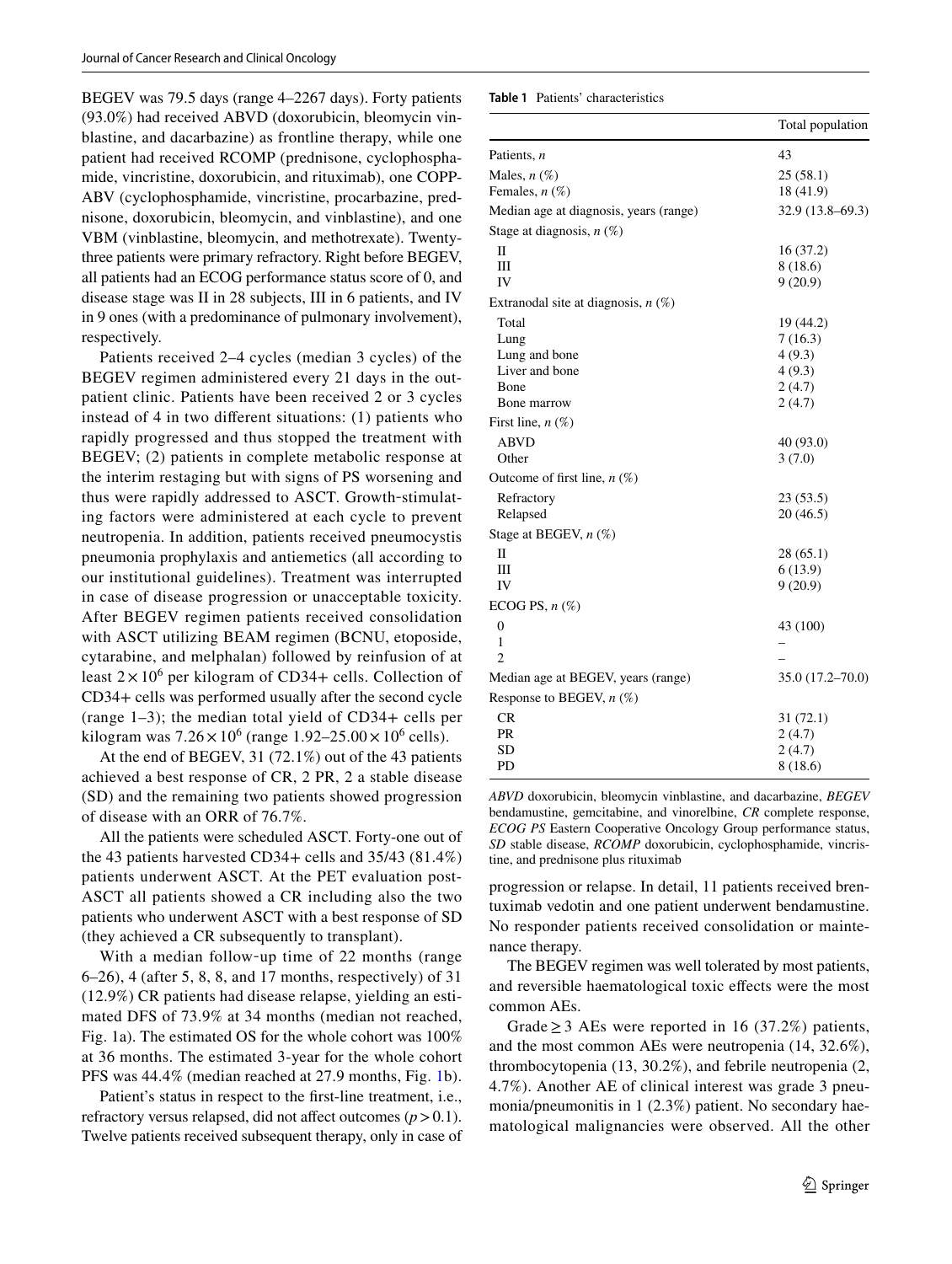extra-haematological toxicities were grade  $\leq 2$  and easily manageable: most frequent ones were grade 1/2 asthenia (7.0%), grade 1 diarrhoea (6.5%), and grade 1 nausea (5.0%). No treatment‐related deaths occurred.

# **Discussion**

Ideally, a frst salvage regimen should present some peculiar characteristics. First of all, it has to induce an efective disease control, which means to have the opportunity of achieving high CR rates. No less important, the choice of the salvage must fall on the one that allows an adequate mobilization of PBSC without resorting to additional chemotherapy. In third instance, the adopted regimen has to show also an acceptable safety profle, i.e., without or limited myelotoxic events, avoiding a harmful peripheral cytopenia.

The current chemotherapy regimens in the frst salvage setting usually lead to a signifcant myelosuppression, risk of infection, and gastrointestinal toxicity in patients. In addition, rate of CR induced by these regimens ranges from 20 to 60% (Moskowitz et al. [2001;](#page-4-11) Josting et al. [2002](#page-4-12); Baetz et al. [2003](#page-4-13); Santoro et al. [2007](#page-4-9)). We showed that BEGEV regimen induced a relevant rate of objective responses in patients with primary relapsed or refractory cHL (consisting in an encouraging rate of metabolic CR) as a proof of its effectiveness.

The BEGEV regimen is also safe in comparison with other conventional chemotherapeutic salvage regimens which reported grade 3–4 neutropenia and thrombocytopenia in 60–90% of cases versus 37% and 30% in our report, respectively (Santoro et al. [2007](#page-4-9)), and in respect of the results of the phase 3 trial which compared additional sequential high-dose chemotherapy with conventional one (Josting et al. [2010\)](#page-4-14). In fact, limited myelotoxicity occurred in our study population and the subsequent mobilization of PBSC was not impaired.

We registered an ORR of 76.7%, and patients harvested an adequate amount of CD34+ cells. BEGEV showed activity both in relapsed patients and in patients with primary

Journal of Cancer Research and Clinical Oncology

refractory disease. Similar results have been obtained in the phase 2 study for the same treatment context and in a population with overlapping clinical characteristics (Santoro et al. [2016](#page-4-10)). Recently, Santoro and colleagues reported the long-term efficacy data showing a long duration of response without any late toxicity within a 5-year period (Santoro et al. [2020](#page-4-15)).

Our study has, however, some limitations as its monocentric and retrospective characteristics and the fact that our rationale is based on the results of a phase 2 study with a limited sample size and not on results of a phase 3 trial.

# **Conclusion**

Many novel agents are and will be available in the near future even in the pre-transplantation therapy setting of cHL: as direct comparisons are currently not feasible, our results support the adoption of the BEGEV regimen in the real-life clinical practice.

As future research directions, combinations of these novel agents with BEGEV and/or other regimens would be decisive to establish the best salvage pathway in the setting of primary relapsed or refractory cHL.

Our report represents the frst confrmation in a realworld context on the efective and safe role of BEGEV in the setting of early relapsed/primary refractory cHL patients. BEGEV as effective salvage regimen induced a CR in a high proportion of patients with no impairment of a subsequent mobilization of peripheral blood stem cells.

**Funding** None.

#### **Declarations**

**Conflict of interest** The authors declare that the research was conducted in the absence of any commercial or fnancial relationships that could be construed as a potential confict of interest.

<span id="page-3-0"></span>**Fig. 1** Disease-free survival (**a**) and progression-free survival (**b**)